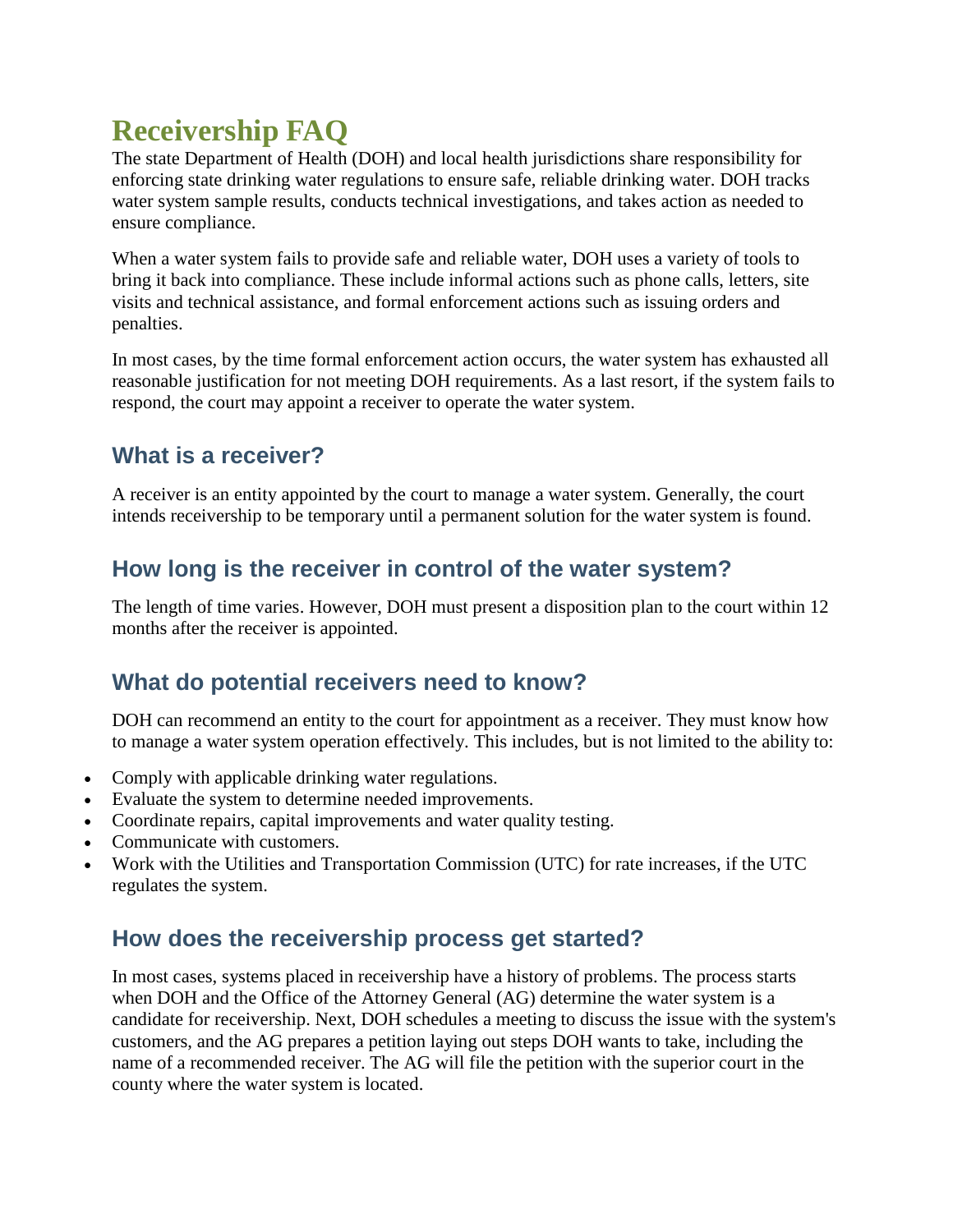### **How long does it take the court to appoint a receiver?**

If it's not an emergency, the court usually appoints a receiver within one month after the AG files the petition. If it is an emergency, the court may set a hearing within three days to appoint a temporary receiver. The court will schedule a full hearing within 14 days of the temporary appointment.

#### **What powers does a receiver have?**

The court can grant broad powers needed to operate the water system, including, but not limited to:

- Operating and maintaining the system in compliance with drinking water requirements.
- Making needed improvements.
- Imposing reasonable assessments on water system customers.
- Setting up an account for receipt of all fees for water service charged to customers.
- Receiving reasonable compensation for the cost of services, improvements and system operations.

#### **Does anyone check to ensure assessments imposed on customers are fair?**

The court grants broad powers to the receiver, including reasonable assessments on customers. The receiver is expected to account for all expenditures and be able to justify them to the court. The court can ask DOH or another knowledgeable entity to review and ensure the assessment is reasonable.

### **What happens if there are no qualified or willing receivers available?**

The court appoints the county in which the water system is located as the receiver. The county must then designate a county agency or contractor to run the water system.

### **How does the court determine the final disposition of the water system?**

The court bases its decision on a disposition plan, which DOH develops in conjunction with the county and the local health jurisdiction. The disposition plan includes the receiver's recommendations for future operation of the water system and all reasonable and feasible alternatives. The court may order the parties to implement one or a combination of the alternatives.

# **Can the court return the system to its original owner(s)?**